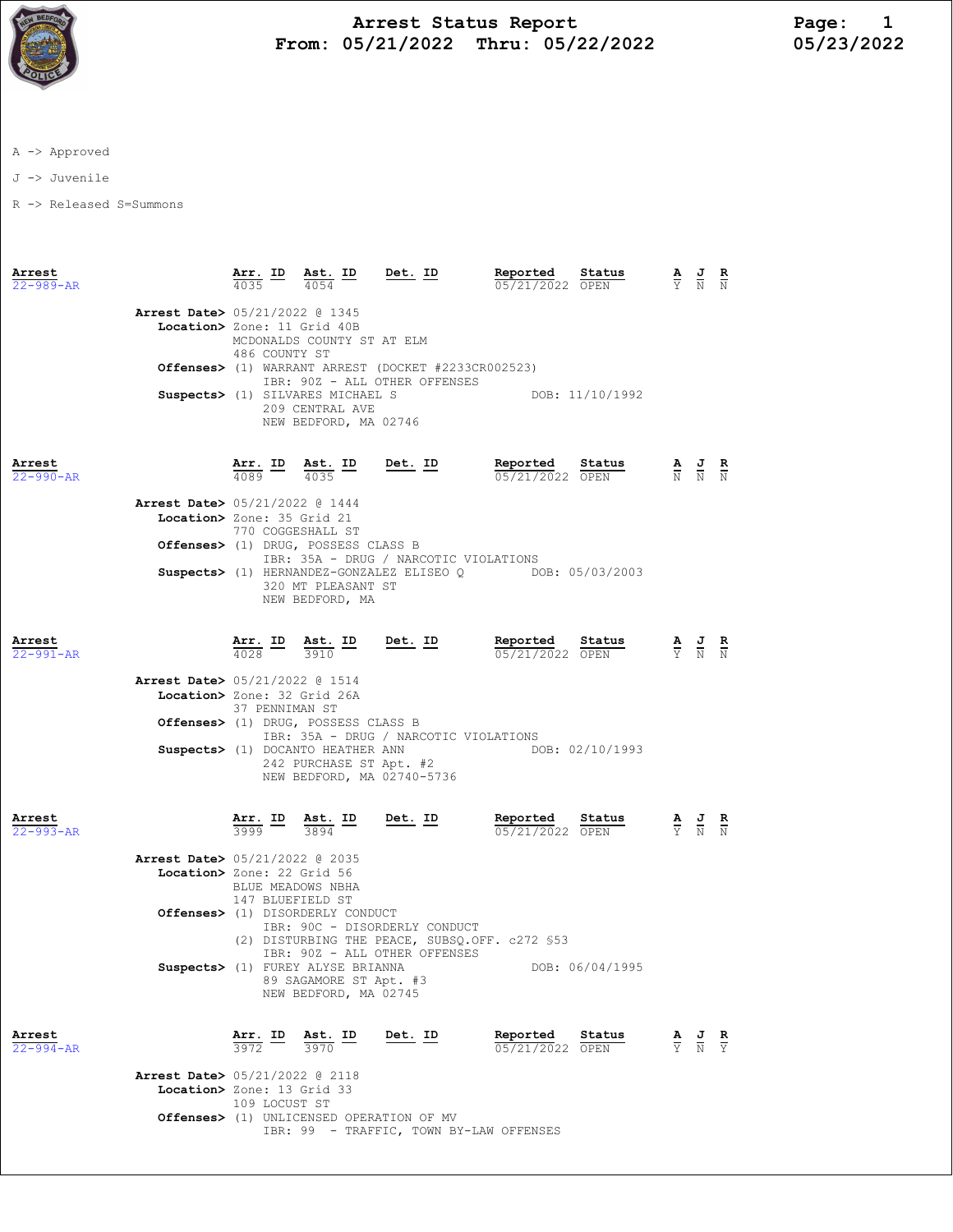## Arrest Status Report<br>15/21/2022 Thru: 05/22/2022 05/23/2022 From: 05/21/2022 Thru: 05/22/2022

A -> Approved

J -> Juvenile

R -> Released S=Summons

 (2) WARRANT ARREST IBR: 90Z - ALL OTHER OFFENSES Suspects> (1) NELSON KELLY L DOB: 11/24/1984 924 CROSSROADS DR DARTMOUTH, MA 02747-1976

| Arrest<br>$22 - 995 - AR$      | Arr. ID Ast. ID<br>3999 | 3972                                                                                | Det. ID | Reported<br>05/21/2022 OPEN | Status          | $\mathbf{A}$ | $\overline{a}$<br>Y N N | R |
|--------------------------------|-------------------------|-------------------------------------------------------------------------------------|---------|-----------------------------|-----------------|--------------|-------------------------|---|
| Arrest Date> 05/21/2022 @ 2230 |                         |                                                                                     |         |                             |                 |              |                         |   |
| Location> Zone: 22 Grid 57A    | 216 DARTMOUTH ST        |                                                                                     |         |                             |                 |              |                         |   |
|                                |                         | Offenses> (1) DISTURBING THE PEACE<br>IBR: 90C - DISORDERLY CONDUCT                 |         |                             |                 |              |                         |   |
|                                |                         | Suspects> (1) SOTO JOSUE MELENDEZ<br>133 SUMMIT ST Apt. #2<br>NEW BEDFORD, MA 02740 |         |                             | DOB: 02/26/1984 |              |                         |   |

| Arrest          |                                                  | Arr. | ID. | Ast. ID | Det. ID | Reported        | Status |        | AJR<br>$\sim$ |  |
|-----------------|--------------------------------------------------|------|-----|---------|---------|-----------------|--------|--------|---------------|--|
| $22 - 996 - AR$ |                                                  | 4122 |     | 3871    |         | 05/22/2022 OPEN |        | $\sim$ | Y N N         |  |
|                 | $\lambda$ rrost Dato $\lambda$ 05/22/2022 0 1155 |      |     |         |         |                 |        |        |               |  |

| Arrest Date> 05/22/2022 @ 1155                                            |
|---------------------------------------------------------------------------|
| Location> Zone: 31 Grid 25A                                               |
| MARKET BASKET<br>122 SAWYER ST                                            |
| <b>Offenses&gt;</b> (1) LARCENY FROM PERSON                               |
| TBR: 23H - ALL OTHER LARCENY                                              |
| (2) CARRYING OF CERTAIN WEAPONS OR INTRUMENTS ON A PERSON OR IN A VEHICLE |
| IBR: 90Z - ALL OTHER OFFENSES                                             |
| (3) CITY ORDINANCE (ELECTRONIC SUBMISSION COURT CODE)                     |
| IBR: 99 - TRAFFIC, TOWN BY-LAW OFFENSES                                   |
| DOB: 03/24/1979<br>Suspects> (1) HARRISON WENDY LEE                       |
| 238 DAVIS ST Apt. #8                                                      |
| NEW BEDFORD, MA 02746                                                     |
|                                                                           |
|                                                                           |

| Arre | ,,,, |  |
|------|------|--|
|      |      |  |

| Arrest<br>$22 - 997 - AR$                   | Arr. ID<br>4122 |                                                       | Ast. ID<br>3871               | Det. ID |  | Reported<br>05/22/2022 OPEN             | Status          |  | $\frac{\mathbf{A}}{\mathbf{Y}}$ $\frac{\mathbf{J}}{\mathbf{N}}$ $\frac{\mathbf{R}}{\mathbf{N}}$ |  |
|---------------------------------------------|-----------------|-------------------------------------------------------|-------------------------------|---------|--|-----------------------------------------|-----------------|--|-------------------------------------------------------------------------------------------------|--|
| Arrest Date> 05/22/2022 @ 1144              |                 |                                                       |                               |         |  |                                         |                 |  |                                                                                                 |  |
| Location> Zone: 31 Grid 25A                 |                 |                                                       |                               |         |  |                                         |                 |  |                                                                                                 |  |
|                                             |                 |                                                       | RIVERSIDE PARK                |         |  |                                         |                 |  |                                                                                                 |  |
|                                             |                 | 122 SAWYER ST                                         |                               |         |  |                                         |                 |  |                                                                                                 |  |
| <b>Offenses&gt;</b> (1) LARCENY FROM PERSON |                 |                                                       |                               |         |  |                                         |                 |  |                                                                                                 |  |
|                                             |                 |                                                       | IBR: 90Z - ALL OTHER OFFENSES |         |  |                                         |                 |  |                                                                                                 |  |
|                                             |                 | (2) CITY ORDINANCE (ELECTRONIC SUBMISSION COURT CODE) |                               |         |  |                                         |                 |  |                                                                                                 |  |
|                                             |                 |                                                       |                               |         |  | IBR: 99 - TRAFFIC, TOWN BY-LAW OFFENSES |                 |  |                                                                                                 |  |
| Suspects> (1) MCGETTIGAN TIMOTHY J          |                 |                                                       |                               |         |  |                                         | DOB: 12/02/1977 |  |                                                                                                 |  |
|                                             |                 |                                                       | 238 DAVIS ST Apt. #8          |         |  |                                         |                 |  |                                                                                                 |  |
|                                             |                 |                                                       | NEW BEDFORD, MA 02746         |         |  |                                         |                 |  |                                                                                                 |  |

,